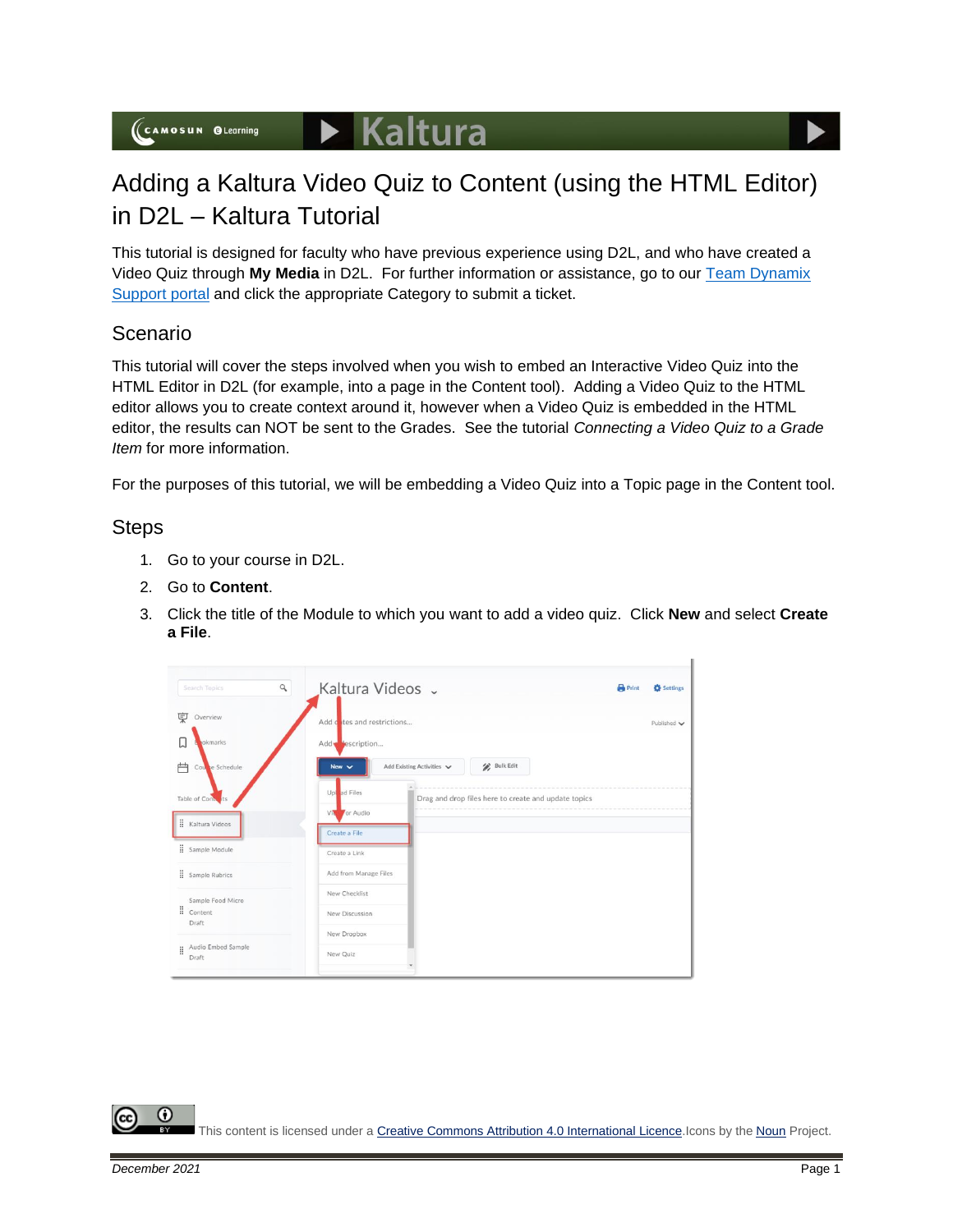4. Give your page a **Title** and then add some text to the HTML editor box. Hit Enter to make sure your cursor is below your text – this is where we will place the Video Quiz.

| Create a File in "Kaltura Videos"                                                                                                                                                               |                         |      |              |       |  |
|-------------------------------------------------------------------------------------------------------------------------------------------------------------------------------------------------|-------------------------|------|--------------|-------|--|
| Kaltura Module Video Quiz<br>En Browse for a Template                                                                                                                                           |                         |      |              |       |  |
| ᆂ<br>這<br>$\overline{=}$<br>$\sigma^{\!\mathcal{O}}$<br>쓰<br>в<br>I<br>÷.<br>D<br>Paragraph<br>$\checkmark$<br>$\overline{\phantom{a}}$<br>$\overline{\phantom{a}}$<br>$\overline{\phantom{a}}$ | Verdana<br>$\checkmark$ | Size | $\checkmark$ | 0.0.0 |  |
| ch the video below and answer the questions that appear. This quiz is for self-assessment only.                                                                                                 |                         |      |              |       |  |
|                                                                                                                                                                                                 |                         |      |              |       |  |
|                                                                                                                                                                                                 |                         |      |              |       |  |
| /content/training/TRAIN_03/<br><b>Change Path</b>                                                                                                                                               |                         |      |              |       |  |
| <b>Publish</b><br><b>Save as Draft</b><br>Cancel                                                                                                                                                |                         |      |              |       |  |

5. Click **Insert Stuff**.

|                                                                                                  |                        | Create a File in "Kaltura Videos"                                                                                                 |          |
|--------------------------------------------------------------------------------------------------|------------------------|-----------------------------------------------------------------------------------------------------------------------------------|----------|
| Kaltura Module Video Quiz                                                                        |                        | En Browse for a Template                                                                                                          |          |
| $\sigma^{\!\mathcal{O}}$<br>Paragraph<br>ю<br>$\overline{\phantom{a}}$                           | Ι<br>в<br>$\checkmark$ | ᆂ<br>$\overline{=}$<br>這<br>$\overline{\cup}$<br>Verdana<br>Size<br>$\overline{\phantom{a}}$<br>▼<br>$\checkmark$<br>$\checkmark$ | $\cdots$ |
| Watch e video below and answer the questions that appear. This quiz is for self-assessment only. |                        |                                                                                                                                   |          |
|                                                                                                  |                        |                                                                                                                                   |          |
|                                                                                                  |                        |                                                                                                                                   |          |
|                                                                                                  |                        |                                                                                                                                   |          |
|                                                                                                  |                        | A) → (n) EQ 27 //                                                                                                                 |          |
| /content/training/TRAIN_03/                                                                      | <b>Change Path</b>     |                                                                                                                                   |          |

 $\overline{0}$ (cc This content is licensed under [a Creative Commons Attribution 4.0 International Licence.I](https://creativecommons.org/licenses/by/4.0/)cons by the [Noun](https://creativecommons.org/website-icons/) Project.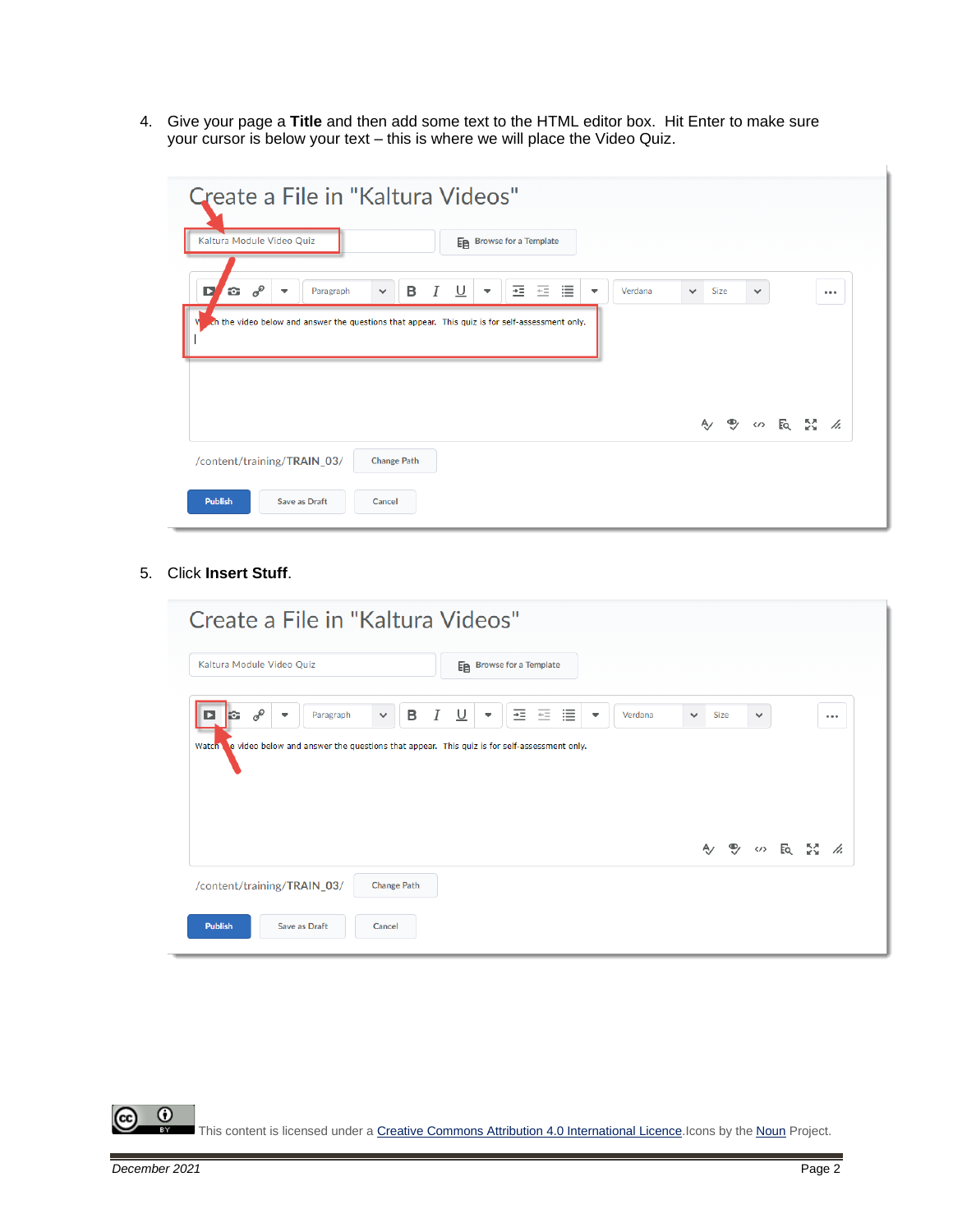#### 6. Click **Add from My Media**.



7. Find the Video Quiz you want to embed, and click **Embed**.



 $\odot$ 

This content is licensed under [a Creative Commons Attribution 4.0 International Licence.I](https://creativecommons.org/licenses/by/4.0/)cons by the [Noun](https://creativecommons.org/website-icons/) Project.